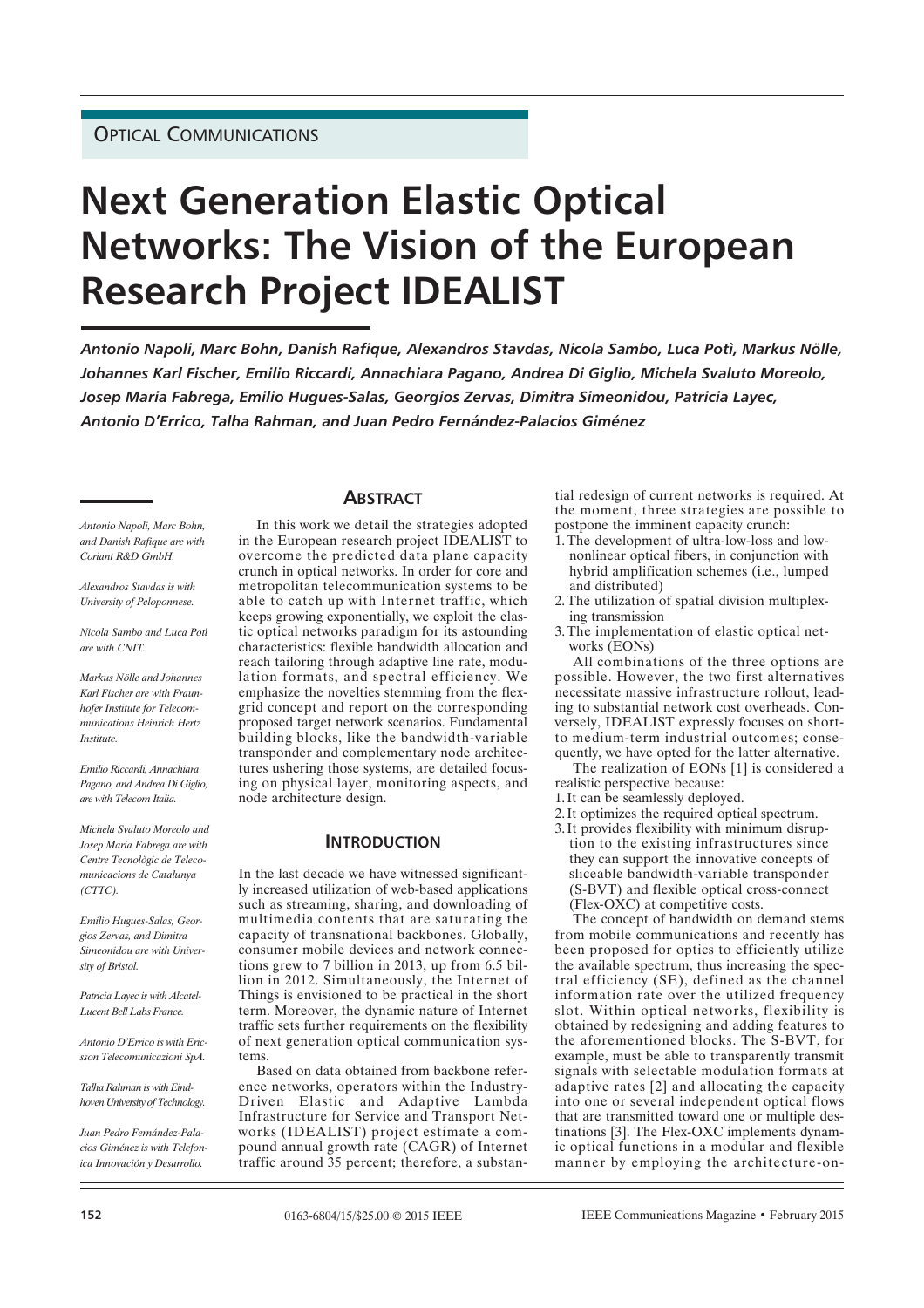

*EONs present the benefit of providing customized spectral grids whenever new lightpaths are established. The allocation of several channels to form super-channel configurations is performed according to user requests in a highly spectrum-efficient and scalable manner.*

**Figure 1.** a) Fixed (50-GHz granularity) vs. Flex-grid optical systems (12.5-GHz granularity); b) block diagram of a Flex subcarrier module. ASIC: application-specific integrated circuit (ASIC); TX: transmitter; DP: dual-polarization; DMUX: demultiplexer; RX: receiver; LS: light amplication by stimulated emission of radiation (LASER) source; LO: local oscillator; BPD: balanced photo-detectors; CS: comb source; NL: nonlinearity.

demand (AoD) paradigm [4] and utilizing the switchless elastic rate node (SERANO) [5] as one of the key functional elements for signal processing and routing. These innovations must be delivered by simultaneously decreasing the transmission costs and reducing the energy consumption, paying particular attention to the operation, administration, and maintenance (OAM) issues to enable flexibility and awareness of the dynamical traffic during the whole migration process.

The article is structured as follows. We introduce the migration from state-of-the-art systems toward EONs. Next, we describe the most relevant characteristics of the S-BVT and Flex-OXC. We compare EONs and commercial fixed-grid networks, providing the motivations for the envisioned migration. Finally, the last section draws the conclusions.

# **FROM FIXED-GRID-BASED OPTICAL NETWORKS TOWARD EONS**

In the category of emerging telecommunication technologies, EONs have gained momentum in relation to optical transport networks (OTNs). The EON architecture efficiently utilizes the optical spectrum through a network infrastructure that implements flexible channel allocation using frequency slots with reduced sizes (e.g., from current fixed-grid 50 GHz wavelength-division multiplexing, WDM, systems to configurable slots of 12.5 GHz granularity). In addition, EONs present the benefit of providing customized spectral grids whenever new lightpaths are established. The allocation of several channels to form super-channel configurations is performed according to user requests in a highly spectrum-efficient and scalable manner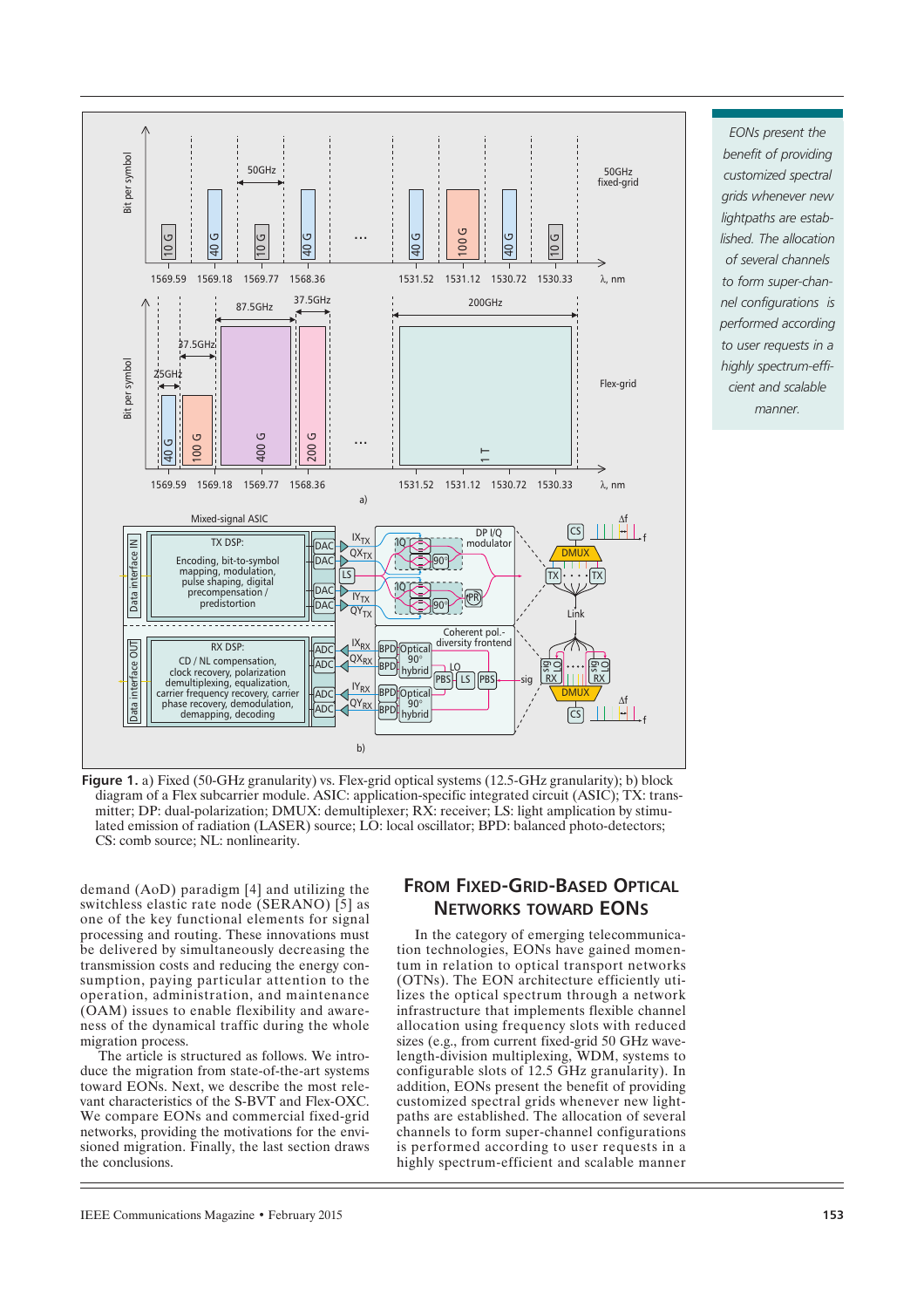| <b>Feature</b>                                               | 2018                                      | <b>Goal (2025)</b>                                                                                        |  |
|--------------------------------------------------------------|-------------------------------------------|-----------------------------------------------------------------------------------------------------------|--|
| Maximum optical switching capacity                           | $60$ Tb/s                                 | 500 $Tb/s$                                                                                                |  |
| Maximum electrical switching capacity                        | $18$ Tb/s                                 | $150$ Tb/s                                                                                                |  |
| Type and number of client interface<br>(typical node)        | 10G-100G-1T, IEEE 803.1/3,<br>number: 150 | 100G-1T, IEEE 803.1/3, number: 150                                                                        |  |
| Number of fiber pairs attached to the<br>node (largest node) | About 4-6 where $ND = 6$                  | About 30 fibers pairs, $\gg$ topological ND (maximum ND = 6).<br>This implies several parallel WDM links. |  |
| Minimum super-channel rate                                   | $10$ Gb/s                                 | $100$ Gb/s                                                                                                |  |
| Maximum super-channel rate                                   | 1 Tb/s                                    | $10$ Tb/s                                                                                                 |  |
| Typical super-channel rate                                   | $100$ Gb/s                                | 1 Tb/s                                                                                                    |  |
| Minimum transparency reach                                   | 700 km                                    | 700 km                                                                                                    |  |

**Table 1.** Node and network target requirements.

[1]. Figure 1a illustrates an example of allocation of different data rates from 40 Gb/s up to 1 Tb/s for both fixed- and flex-grid.

With this in mind, the International Telecommunication Union Telecommunication Standardization Sector (ITU-T) adapted recommendations G.694.1 and G.872 to include flexibility within ITU standards. A novel WDM concept was defined by ITU-T Study Group 15, starting with Recommendation G.694.1, with the formalization of the nominal central frequencies (6.25 GHz granularity), the channel width (multiples of 12.5 GHz), and the concept of frequency slots. In such a scheme, a data plane connection is switched, based on allocated and variable size frequency ranges within the optical spectrum (media channels), providing a first brick for EONs. This technology can be exploited by multicarrier WDM transmission through a super-channel approach as well as by optical-orthogonal frequency-division multiplexing (O-OFDM). Once the ITU grid has been adapted to the flexible scheme, current transponders and reconfigurable optical add-drop multiplexers (ROADMs) will follow the same path. The transponder has to move from fixed-grid architecture toward flexible transmission with the possibility of adjusting the spectrum by expanding or contracting the bandwidth on demand. This is possible by varying the number of sub-carriers, the symbol rate, or the employed modulation format based on a dynamic trade-off between reach and capacity. However, when BVTs need to transmit at low bit rates, part of its capacity remains unused. To address this issue, the concept of S-BVT was introduced [3], which further increases the level of elasticity and efficiency inside the network. S-BVTs enable transmission from one point to multiple destinations, changing the traffic rate to each destination and the number of destinations on demand (e.g., multi-flow transmission). Concerning Flex-OXC, the latest spectral selective switch (SSS) technology enables channel routing with the aforementioned finer granularity, and the embedded flexibility in the node architecture [4] helps follow dynamic traffic variation.

Finally, the two aforementioned main blocks of the EON data plane architecture proposed in IDEALIST are supposed to be fully programmable so that they can be dynamically controlled by external software agents implementing online service network optimization mechanisms. In that respect, IDEALIST follows a software defined network (SDN) approach based on the application based network operation (ABNO) architecture proposed in [6].

## **TARGET NETWORKS**

Within IDEALIST the target reference application scenario is a backbone transport network with a CAGR of  $\sim$  35 percent and target reach of  $\sim$  1500 km (the typical size of a large national European network). System design parameters are estimated on deployed topologies, realistic traffic matrices, and evolution predicted until 2018 when the first rollout should begin. Scalability, flexibility, end-to-end performance, low cost, and limited energy consumption are the most critical issues to be addressed. A possible solution is to integrate OTN or IP with the optical layer to share flexibility of the network, thus increasing node agility and scalability. Concerning energy consumption and costs, photonic integration jointly with S-BVTs represents a key technology to simultaneously reduce both cost and energy consumption.

From a functional point of view, IDEALIST identifies two types of network nodes: border and core. The first is suitable for metro regional traffic grooming, while the second is used in long-haul networks for direction switching. Both nodes need enhanced modularity and programmability to enable smooth upgrades and variable traffic conditions. It is generally agreed that the differences in terms of size among nodes located in different parts of the same network will probably not imply the complete redesign of the architecture. Border and core nodes are essentially different flavors of the same structure, varying only in size and equipment. Nevertheless, a modular design is envisaged, following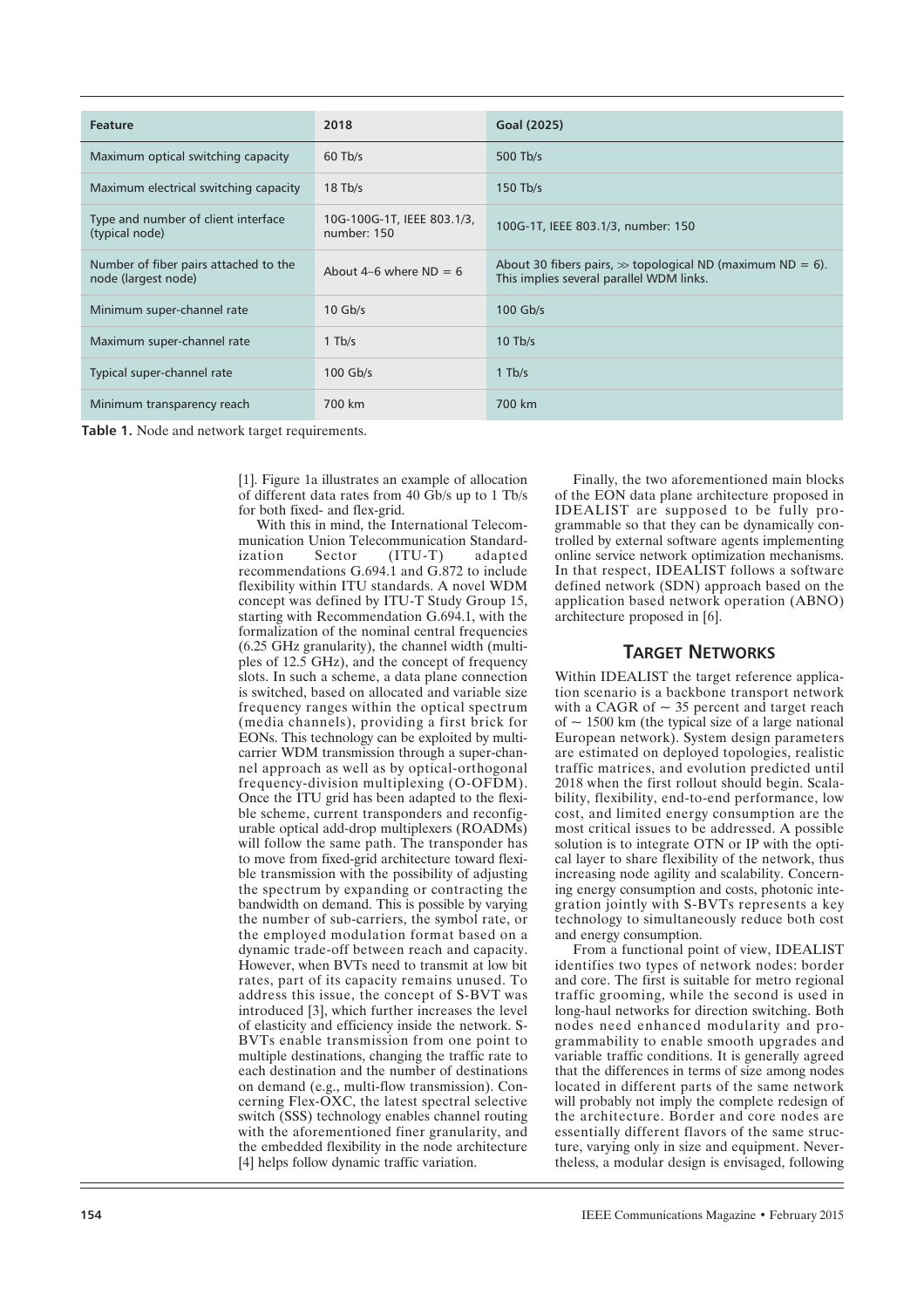the *pay-as-you-grow* approach. In particular, node design requirements should take into account that a node has a 10-year lifetime, and its maximum capacity should refer to the estimated traffic conditions at the end of life (a factor of 10 from 2018 is assumed with a yearly traffic growth of  $\sim$ 35 percent). In Table 1 we summarize the most relevant specifications for the identified target network elements. These values are extrapolated from a set of backbone reference networks, provided by the operators within our project, with the aim of roughly identifying the size and needs of a future network element. The maximum size of the optical switching fabric by 2025 is estimated to be around 500 Tb/s, scalable in a hitless way from 25 Tb/s minimum capacity. Similar figures apply to the electrical crossconnect with a maximum size of 150 Tb/s derived from a typical 30 percent add/drop capacity.

Operators' forecasts identify 100 Gb/s (optionally 40 Gb/s) as the most common bit rate for client interfaces. 10 Gb/s should still be considered for 2018 deployment. The add/drop capacity, divided by the *most common bit rate interface*, roughly defines the number of client interfaces to be equipped in a single node. The maximum topological nodal degree (ND) provides the information about the maximum number of directions (at the line side) exiting from a site. This information alone does not identify the correct number of WDM systems linked to that particular network element, since parallel WDM systems might sometimes be required. Nevertheless, it is still possible to derive the number of fiber pairs directly connected to the network element. By 2025 we conjecture that 30 fiber pairs over C-band could be a reasonable value.

The super-channel bandwidth can be calculated using the minimum, typical, and maximum traffic. Considering that the figures of *minimum traffic per demand* range from 2 to 40 Gb/s by 2018 and the minimum frequency slot is 12.5 GHz as reported earlier, it is realistic to specify a minimum super-channel rate of 10 Gb/s. The maximum super channel rate will be 1 Tb/s by 2018 and possibly up to 10 Tb/s by 2025.

# **THE SLICEABLE BANDWIDTH-VARIABLE TRANSPONDER**

From the optical perspective, the key component inside the S-BVT is the optical front-end, which is called the multi-flow optical module. The module distributes different traffic demands over several media channels, which are then grouped into super-channels. It contains a set of Flex subcarrier modules (where each subcarrier is modulated by a specific traffic portion) and a number of subcarrier generation modules, each generating non-modulated subcarriers.

The most important elements within the multi-flow optical module based on spectrally efficient super-channels are: flexible comb sources, coherent receiver, rate-adaptive coded modulation, and modulation format transparent digital signal processing (DSP). At the transmit-

ter, a flexible comb source, as the one described later, generates an optical frequency comb with a variable carrier spacing  $\Delta f$ . After demultiplexing, each optical carrier is individually modulated by a Flex subcarrier module. The modulated wavelength channels are then combined and transmitted over a link. The local oscillators for the coherent receivers are also derived from a comb source, creating a scenario in which joint DSP of all subcarriers (e.g., for intra super-channel fiber nonlinearity compensation) is possible.

#### **GENERAL CONCEPT**

Figure 1b illustrates the block diagram of a possible Flex subcarrier module realization, which comprises a pool of coherent front-ends (light sources, I/Q modulators, and drivers) associated with the processing electronics (digital-to-analog converter [DAC], analog-to-digital converter [ADC], transmitter, receiver, DSP at the transmitter and receiver, and forward error correction [FEC] coding and decoding). The transmitter DSP consists of encoding and mapping blocks supporting various modulation formats and optionally variable FEC code rates for rateadaptive coded modulation. An optional precompensation stage at the transmitter allows for chromatic dispersion (CD) and/or component limitations and/or fiber nonlinearity precompensation [2, 7]. The DSP-based receiver digitally corrects the optical front-end characteristics, CD and/or fiber nonlinearity compensation, clock and carrier recovery, as well as polarization demultiplexing and linear equalization [2, 7]. The requested bandwidth can be tuned by changing the modulation format, symbol rate, spectral shaping, and coding. For cost-efficient realization of Flex subcarrier modules, modulation format transparent solutions for all mentioned functions are required [2]. Ideally, Flex subcarrier module functionalities, and more generally S-BVT parameters, can be controlled, for example, by SDN that has access to the physical layer parameters and can adjust S-BVT configurations, as discussed later.

#### **SUBCARRIER GENERATION MODULE**

The comb generator is a fundamental block of the multi-flow optical module. Two solutions can be adopted for subcarrier generation: an array of LASER sources or a multi-wavelength source able to generate several subcarriers from a single LASER. In the first case particular attention has to be paid to frequency locking and stabilization, because they are independently generated, and as a consequence, the modulated spectra may overlap.

On the contrary, a frequency comb generator produces a spectrum that consists of a series of equally spaced frequency- and phase-locked sharp lines. In order to generate a comb signal, one may employ super-continuum LASER source techniques, such as mode-locked LASERs (MLLs). Based on MLLs, simultaneous tones are generated due to the LASER emission of a train of periodic ultra-short optical pulses establishing a fixed phase relationship across a broad spectrum of frequencies. The periodic pulses naturally generate a comb of discrete, regularly spaced series of sharp lines. In addition, by pass*Node design requirements should take into account that a node has a 10-year lifetime, and its maximum capacity should refer to the estimated traffic conditions at the end of life (a factor of 10 from 2018 is assumed with a yearly traffic growth of ~35 percent).*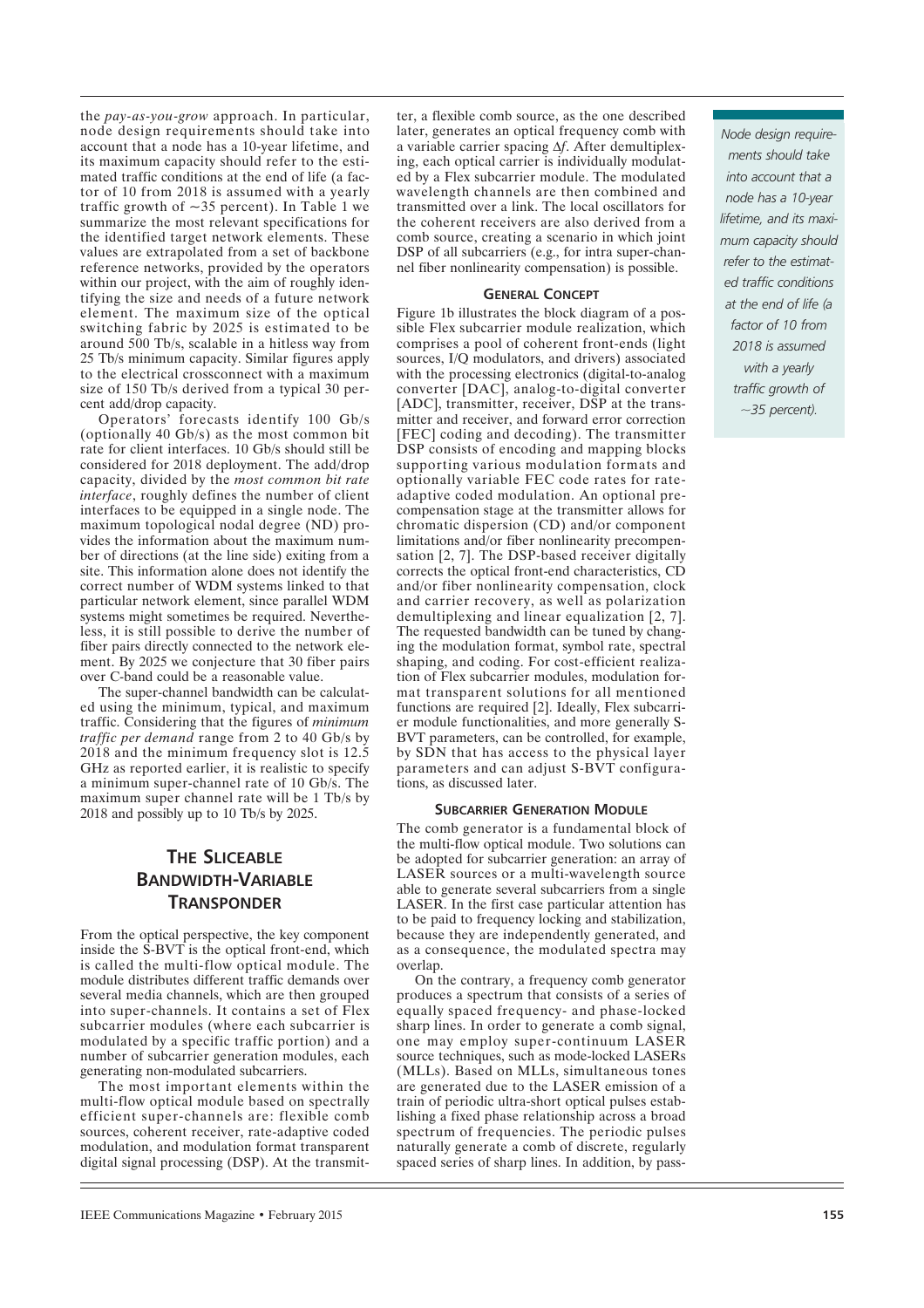| <b>Transmission</b><br>scheme | Pros                                                                                                                                                                                                                             | Cons                                                                                                                                                                       | <b>Application scenarios</b>                  |
|-------------------------------|----------------------------------------------------------------------------------------------------------------------------------------------------------------------------------------------------------------------------------|----------------------------------------------------------------------------------------------------------------------------------------------------------------------------|-----------------------------------------------|
| <b>NWDM</b>                   | • Suitable for long distances<br>• Cost-effective<br>• DSP-enabled adaptive capabilities<br>• Self-performance                                                                                                                   | • DAC/ADC bandwidth limitation<br>• Nonlinear limitations                                                                                                                  | • National, long-haul, and<br>ultra long-haul |
| O-OFDM                        | • Sub-wavelength granularity<br>• DSP-enabled adaptive capabilities<br>• Electrical subcarrier control/manipulation<br>(BL/PL)<br>• Self-performance monitoring<br>• 1-tap equalizer<br>• Ease of bandwidth/bit rate scalability | • DSP complexity<br>• DAC/ADC bandwidth limitation<br>• Electrical/optoelectronic components<br>linearity<br>• High peak-to-average power ratio<br>• Nonlinear limitations | • Metro, regional, national,<br>and long-haul |
| <b>TFP</b>                    | • Highest SE<br>• Self-performance monitoring<br>• No DAC/ADC limitation                                                                                                                                                         | • High DSP complexity at the Rx<br>(sequence detector instead of a less<br>complex symbol-by-symbol detector)<br>• Nonlinear limitations                                   | • Data center, national,<br>and long-haul     |

**Table 2.** Comparison of transmission schemes.

ing the ultra-short pulses from the MLL to a highly nonlinear fiber (HNLF), a self-phase modulation effect is created, affecting the signal by widening its spectrum and shortening the pulse duration. Within IDEALIST a novel comb generator, based on an MLL and an HNLF, was undertaken, where optical components were optimized. The proposed approach can generate, with a relatively simple setup, a 555 Gb/s superchannel consisting of 52 subcarriers carrying 10.675 Gb/s each, from a single 10 GHz MLL and an HNLF, as displayed in Fig. 2 [8].

#### **TRANSMISSION SCHEMES**

In IDEALIST we considered optical transmission schemes addressing the network specifications listed earlier. These also include spectrum allocation techniques, DSP algorithms, and power consumption considerations.

We examined three different transmission methods: Nyquist WDM (NWDM) [2], O-OFDM [9], and time-frequency packing (TFP) [10]. Table 2 reports their main differences.

NWDM uses digital spectral pulse shaping to reduce the spectral width of the signals, allowing for channel spacing equal to the symbol rate, providing higher SE. As mentioned earlier, one of the most innovative features of S-BVTs is to provide data rate on request by varying, for example, the symbol rate. Nevertheless, such a transponder should be engineered for a limited ensemble of modulation schemes, thus keeping costs acceptable. Consequently, starting from the criteria mentioned earlier, we determined the minimum ensemble of needed modulation schemes for an S-BVT to transmit from 100 Gb/s to 1 Tb/s. The selected modulation formats are: pulse modulated quadrature phase shift keying (PM-QPSK), pulse modulated 8-quadrature amplitude modulation (PM-8QAM), and PM-16- QAM [2].

O-OFDM offers unique spectral domain manipulation with super- and sub-wavelength granularity. The former is considered for building super-channels, while the latter includes the electrical subcarrier level, which is ideal for accurately adapting the spectrum to instantaneous needs at the expense of increased DSP complexity. The bit and power per subcarrier can be finely adapted and reconfigured at the S-BVT DSP according to the bandwidth demand and channel profile for a flexible rate/distance adaptive transmission. Furthermore, the S-BVT based on OFDM technology can be sliceable in both time and frequency, thus supporting multiple variable capacity data flows. A key issue for an actual implementation of the OFDM-based S-BVT is DSP optimization for reducing its complexity (e.g., employing alternative fast transforms [9]).

The first fundamental difference, with respect to NDWM or OFDM, is that TFP gives up orthogonality. In TFP, the subcarriers partially overlap in time or frequency or both, an approach that significantly increases SE at the expense of induced linear cross-talk penalty as intersymbol interference (ISI) and intercarrierinterference (ICI). Low-density parity check (LDPC) coding and detection are properly designed to account for the introduced interference. Because of the increased ISI, TFP requires a sequence detector instead of a symbol-by-symbol one. Moreover, at the transmitter a simple electrical filter is needed (DAC is not mandatory, because reach adaptation is achieved by employing variable code rate with PM-QPSK), thus reducing complexity and power consumption. The receiver negligible additional complexity (mainly to reduce the resulting ICI) is hence justified by the transmitter benefit. With particular respect to NWDM, TFP has fewer requirements in terms of LASER wavelength stability (e.g., important in the case of a super-channel) and flexibility, which is enhanced through code rate adaptation [10].

Besides the above transmission techniques, we also investigated mixed, coded, and multidimension modulation formats that achieve higher levels of optimization providing finer granularity [1]. Moreover, we considered the power consumption and demonstrated that (energy) sustainable development of high-speed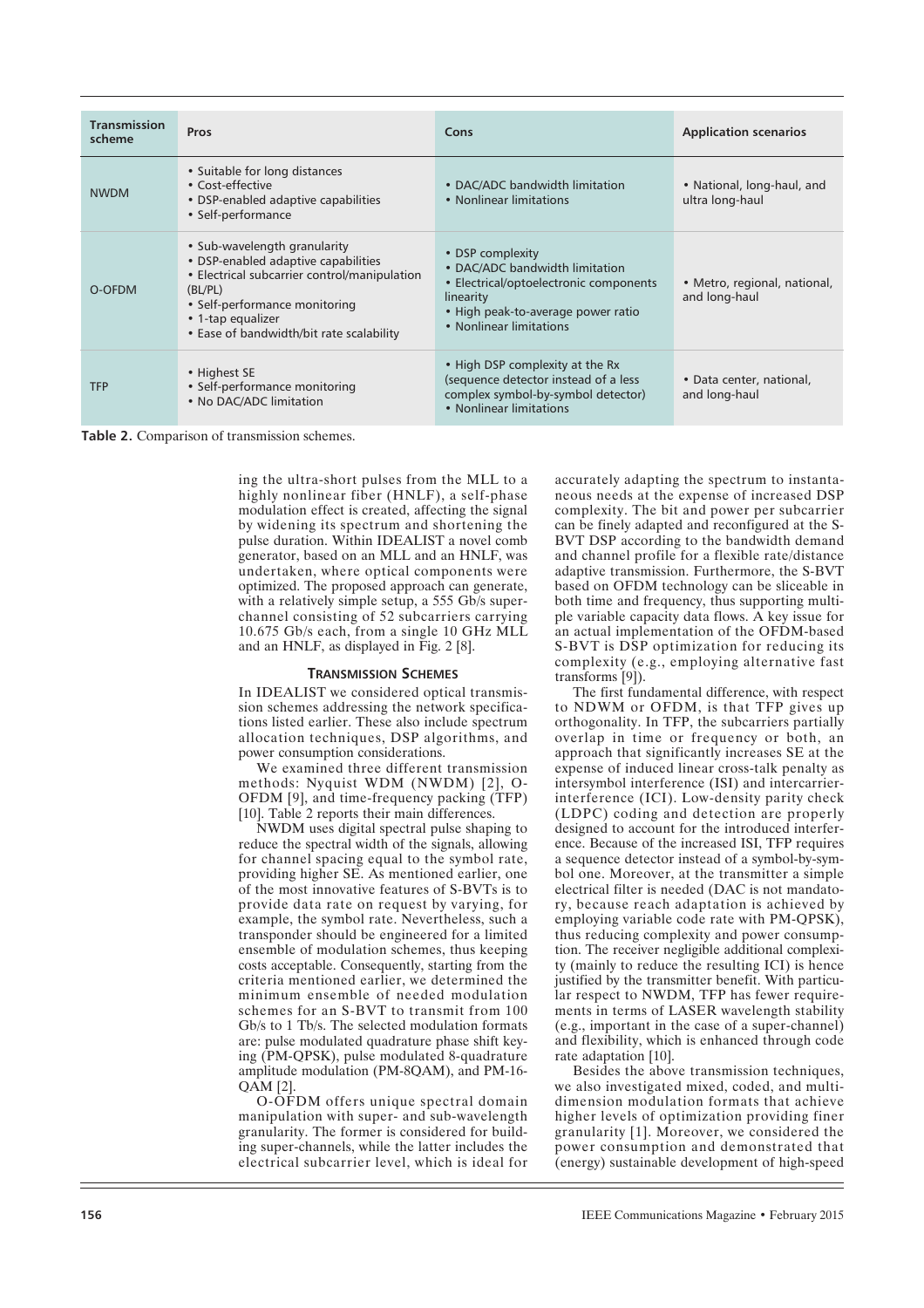

**Figure 2.** Experimental setup of a 555 Gb/s optical comb generator. PRBS: pseudo-random binary sequence; EDFA: Erbiumdoped fiber amplifier; EMUX: electrical multiplexing; MZM: Mach-Zehnder modulator.

transponders is leveraged by SDN. In particular, flexible transponders can considerably reduce energy consumption when adapting, for example, the complexity of the CD compensation algorithm inside the DSP [1], and by evaluating the interplay of FEC and performance vs. power consumption [11]. Finally, we evaluate strategies on spectrum allocation to limit fiber nonlinear propagation impairments in dynamic flexible optical networks [12].

#### **OPTICAL MONITORING TECHNIQUES**

Optical layer monitoring is exploited by network OAM to accomplish various network functionalities:

- Fault detection
- Commissioning and provisioning
- Performance degradation monitoring
- Verification of service level agreements (SLAs)

Several parameters such as optical power (for fault detection), frequency deviation (to monitor LASER performance degradation), and delay (as verification of the SLAs) may be monitored in view of the aforementioned functionalities. OAM relies on standard monitoring techniques, both at the single subcarrier and super-channel level. Additionally, DSP creates new possibilities for monitoring, especially for the case of subcarrier frequency deviation, dispersion, and mean square error (MSE). In coherent systems, it is possible to measure the offset between the frequencies of the local oscillator and the received subcarrier, exploiting automatic frequency control inside the DSP [13]. Frequency deviation can reveal LASER instability. Differential group delay (DGD) can be monitored through equalizer parameters within the DSP [14]. MSE can be directly monitored through DSP as a subcarrier quality parameter before FEC so that effects of possible signal degradations can be observed. This information can be directly correlated with possible faults or function degradations so that in case of alarm, specific procedures can be adopted.

For example, a multi-function amplifier may generate an MSE increase detected by the receiver with a threshold comparison. In the case of SDN control, the SDN agent sends an alarm message to the SDN controller. At that point, the SDN agent can decide to reroute the connection along a disjoint path. Alternatively, provided that fiber impairments are limited, the SDN controller can increase the redundancy of the adaptive code (i.e., increase robustness to physical impairments) of the transmitted channel so that no rerouting is required.

If data-aided transmission is implemented,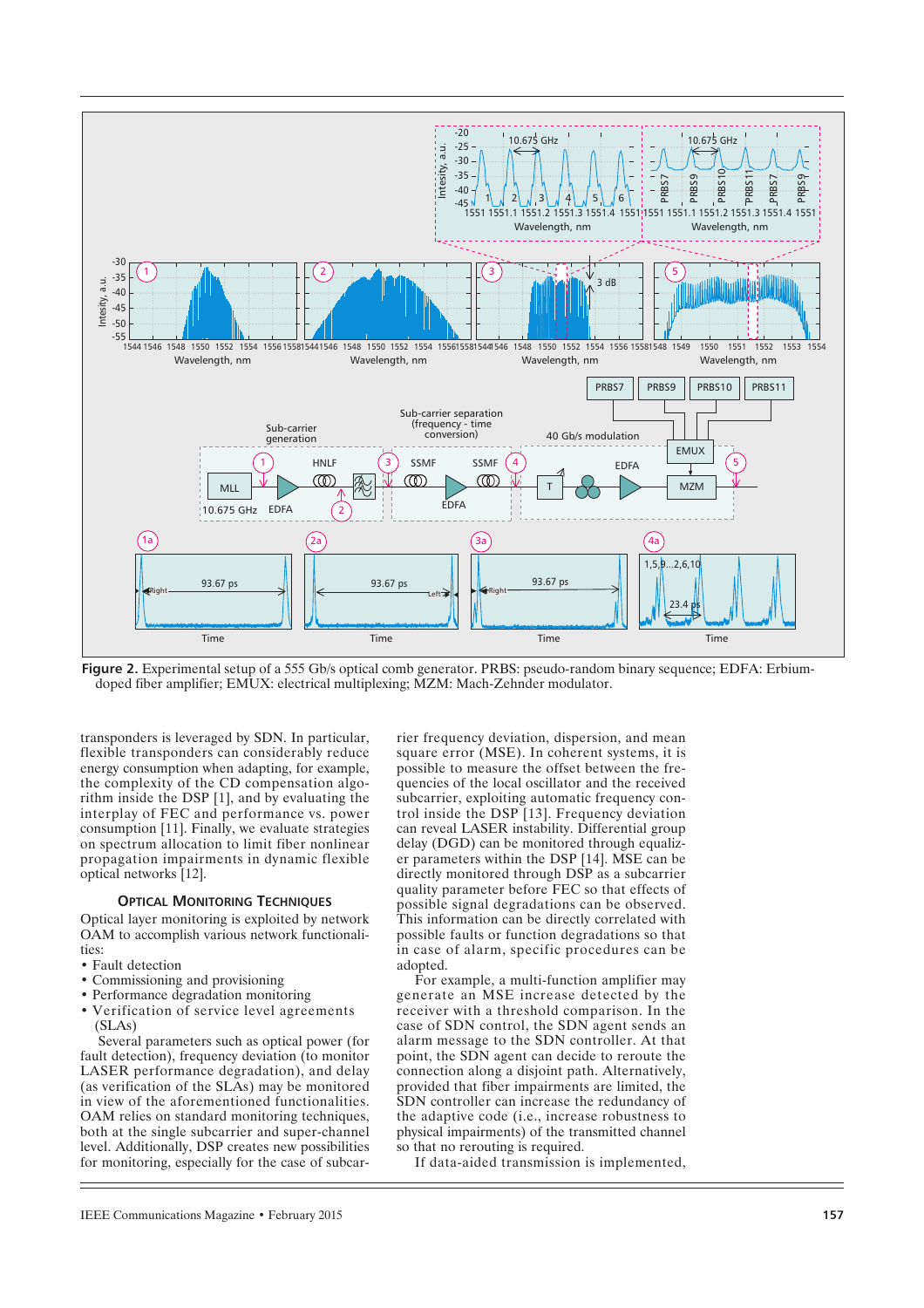

**Figure 3.** AoD-based NFP node.

the DSP at the S-BVT receiver enables self-performance monitoring in the electrical domain [15], as a set of system parameters required for channel estimation/equalization are acquired thanks to the overhead of information transmitted for a correct detection. Furthermore, for the case of O-OFDM, by allocating guard-bands, we are able to measure the noise by means of an optical spectrum analysis, allowing in-band nonintrusive optical signal-to-noise ratio (OSNR) monitoring that can be placed anywhere along the network [15].

# **NEXT GENERATION FLEX-OXC**

Optical transport networks continue to introduce new requirements to next generation optical nodes such as *node flexibility* in different domains (e.g., switching, bandwidth and transmission rate), node scalability to higher transmission capacities, *node reliability* and *survivability* (considering redundant components), and simple node adaptability to emerging network applications. Based on this *node adaptability*, various node subsystem architectures with different internal component distribution approaches can be depicted and supported by the proposed new Flex-OXC.

## **AOD-BASED NETWORK FUNCTION PROGRAMMABLE NODE**

As EONs are envisaged as the future optical network infrastructure, it is mandatory to adopt nodes with advanced features. These optical nodes consider the programmability of functions at higher layers (e.g., routing, switching) and the physical layer (e.g. amplification, regeneration) at the request of the network user, who is unaware of the available optical hardware resources (Fig. 3). This novel network function programmable (NFP) node paradigm brings to the optical network a new perspective, since the abstraction of optical (and electronic) components for network functionality is practically achieved, and node slices are enabled associated with arbitrary traffic types.

The NFP node is supported by the AoD concept [4], consisting of an optical backplane connected to the node inputs/outputs and several plug-in modules, providing the required signal processing functions, including bandwidth-variable WSS (BV-WSS), fast optical switches, power splitters, fixed-grid demultiplexers, EDFAs, SERANO, and so on. With AoD, different arrangements of inputs, modules, and outputs can be constructed by setting up appropriate cross-connections in the optical backplane. Therefore, the AoD-based NFP provides increased flexibility since the components used for optical processing are not hard-wired as in a static architecture, enabling module interconnection in an arbitrary manner. Flexibility analysis was undertaken in [4] demonstrating that the NFP node provides routing, switching, and architectural flexibility. In addition, the NFP node performance was investigated through experimental demonstration, showing dynamic composition and reconfiguration of synthetic architectures to support different sets of signals and requirements. The functional and architectural flexibility of the AoD node can provide ondemand elastic time-spectrum switching, subwavelength channel aggregation, and spectrum defragmentation. This experimental demonstration involved signals with a variety of bit rates, modulation formats, bandwidth, and signal processing requirements. Satisfactory per-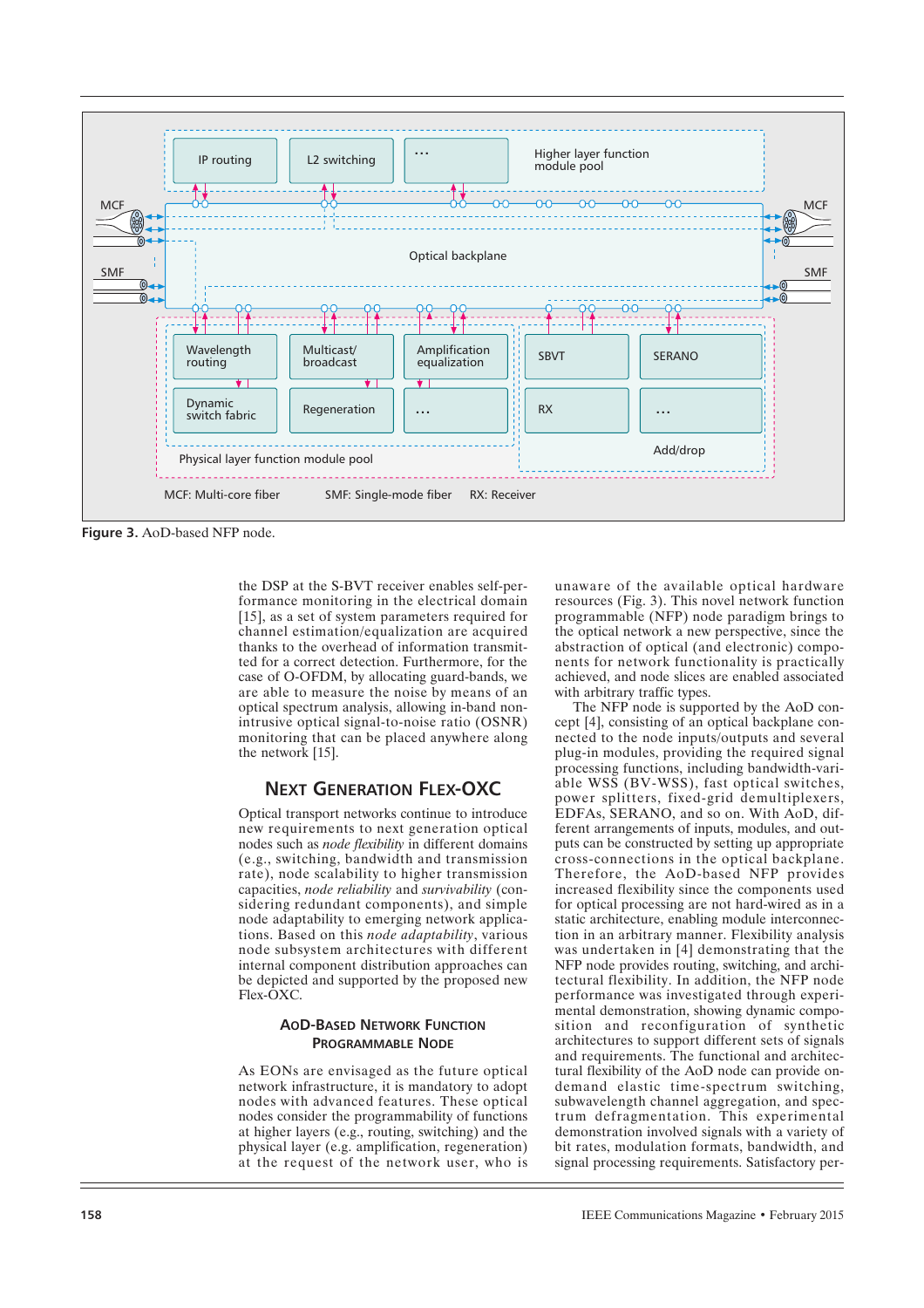

*Optical transport networks continue to introduce new requirements to next generation optical nodes such as node flexibility in different domains, node scalability to higher transmission capacities, node reliability and survivability (considering redundant components), and simple node adaptability to emerging network applications.*

**Figure 4.** a) Overview of the SERANO architecture; b) details of the WDM card and the S-BVTs.

formance is presented with a maximum power penalty of 1.9 dB.

With respect to node synthesis, to cope with the demanding traffic requirements of the optical network, NFP nodes have proven to be highly beneficial since an algorithm is used to calculate a synthetic node design providing the required functionality with available modules. Furthermore, if traffic requirements change, an alternative synthetic node design is calculated and implemented to fulfill the new requirements hitlessly (no traffic loss). Based on performance analysis, the NFP node has demonstrated hardware reductions (i.e., node cost) of up to 40 percent compared to static ROADMs through

proper network design. This advantage also leads to 25 percent savings in the overall power consumption by diminishing the number of SSSs. Furthermore, NFP nodes also support node scalability. This scalability in the NFP node has also been studied, proving the possibility to reduce at least by half the number of hardware modules used, compared to other conventional architectures, by applying fiber switching, which involves simple cross-connections when several traffic demands require the same output port destination. This feature is only available in the AoD node, since the cross-connection can be configured depending on the traffic scenario.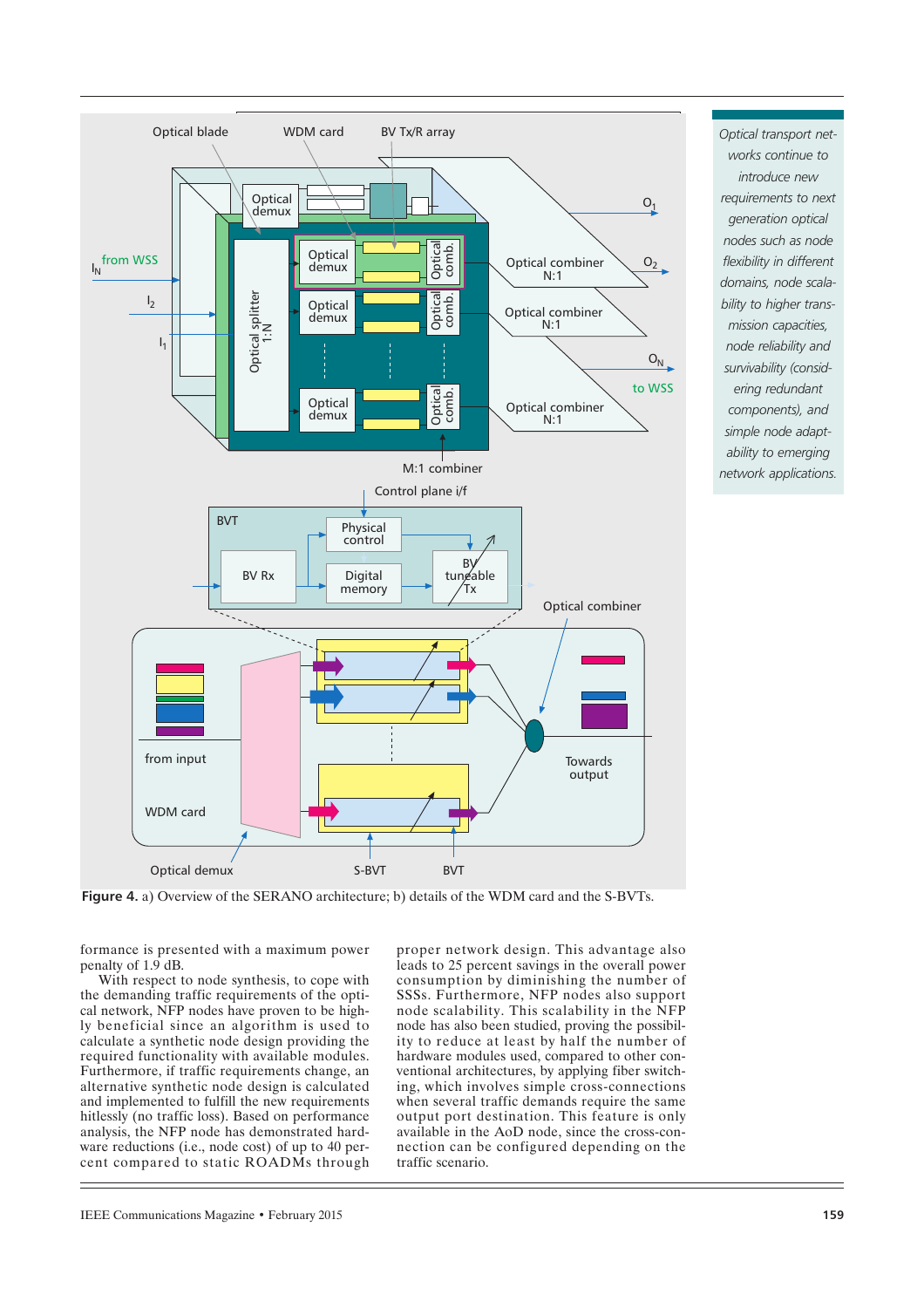#### **THE SERANO ARCHITECTURE**

*A reduction in terms of capital expenditure is achieved by equipment and device integration. As far as operational expenditures are concerned, the improved energy efficiency of EONs has an impact both from a network architecture perspective and at the individual component level.*

A SERANO architecture is an integral building block of a Flex-OXC; it makes use of the unique features S-BVTs offer to reduce overall switching complexity and cost [5]. In particular, a fraction of the traffic through the Flex-OXC is added/dropped from/to the SERANO block by means of *N* I/O ports/fibers as illustrated in Fig. 4a. Each input fiber is terminated in an optical blade which consists of an 1:*N* optical splitter where each of the *N* outputs are sent to *N* WDM cards in parallel. As illustrated in Fig. 4b, a WDM card incorporates an optical demultiplexer followed by a multi-flow optical module consisting of fixed-receiver tunable-transmitter array pairs connected back to back with no client interfaces between them. Therefore, the functionality of this block is to terminate the signals of the entire comb of spectral slots but only full 3R regeneration to a selected number of flows (i.e., those directed to the selected output fiber at the desired spectral slot/modulation format).

The final stage of the WDM card consists of a combiner with *M* input ports, where *M* is the upper number of flows a particular input fiber may forward to a particular output fiber. In the final stage of SERANO, the outputs of each WDM card are passively recombined by means of an additional *N*:1 optical combiner. The SER-ANO block, apart from 3R and modulation format adaptation to tailor line rate to the subsequent transparent section length, provides for vendor interoperability, since the receivertransmitter block arrays could potentially be purchased separately, and for spectrum fragmentation. The aforementioned SERANO architecture is flow and link modular since only the couplers need to be provisioned; the building blocks of optical blades and WDM cards can be added progressively following a pay-as-you-grow principle. It is also worth noting that no other switching technology, optical or electronic, is introduced since the main active building block is multi-flow optical module arrays. This integrates transmission and data forwarding, allowing the industry to concentrate on optimizing a single element for both functions. A preliminary physical layer performance/scalability of the proposed architecture, considering fixed-grid data center applications, is reported in [5].

# **ADVANTAGES OF FLEXIBLE OPTICAL COMMUNICATION SYSTEMS**

Migration from fixed-grid networks to EONs provides several benefits. Hereafter, we summarize the most relevant.

**Increased spectral efficiency:** By enabling optimization of the spectral allocation on request, the flexible ITU channel grid increases SE and network capacity significantly. Deployed optical links can be used more efficiently, thus prolonging their lifespan.

**Accommodation of 1 Tb/s and beyond client signals:** Client signal bit rates of 1 Tb/s and beyond will inevitably exceed the limits set by the fixed 50 GHz channel grid. However, flex-grid architectures can accommodate such demands.

**Dynamic reconfiguration:** EONs enable dynamic reconfiguration of the network by using S-BVTs as basic building blocks. Such potential holds great promise for increased energy efficiency of the network and improved multi-layer protection applications.

**Better economics:** A reduction in terms of capital expenditure is achieved by equipment and device integration. As far as operational expenditures are concerned, the improved energy efficiency of EONs has an impact both from a network architecture perspective and at the individual component level. Another issue of fixedgrid networks is the number of transponders required, which may significantly increase when large bandwidth demands have to be accommodated by inverse multiplexing.

## **CONCLUSIONS**

We have investigated the challenges deploying EONs for terrestrial European networks under the assumption that the currently estimated CAGR will be maintained until 2018. A comprehensive analysis of technical requirements and performance of novel key elements such as S-BVT and Flex-OXC has been performed according to the network capacity needs.

The novel concept of a multi-flow optical module, implementing a flexible subcarrier module, has been investigated and its performance using different transmission methods compared. Moreover, advanced DSP techniques and energy saving modulation formats have also been deeply studied.

Concerning the Flex-OXC architecture, two innovative and complementary solutions that can handle dynamic traffic and present a high level of scalability and flexibility, AoD and SERANO, have been investigated. These solutions enable a clear upgrade path towards EONs.

To conclude, we firmly believe that EONs will significantly postpone the imminent capacity crunch, and that an efficient bandwidth allocation will build the foundation of next generation optical networks.

#### **ACKNOWLEDGMENT**

This work was supported by FP-7 IDEALIST project, grant agreement number 317999.

#### **REFERENCES**

- [1] P. Layec *et al.*, "Elastic Optical Networks: The Global Evolution to Software Configurable Optical Networks,"
- *Bell Labs Tech. J.*, vol. 18, no. 3, 2013, pp. 133–51. [2] J. K. Fischer *et al.*, "Bandwidth-Variable Transceivers Based on Four-Dimensional Modulation Formats," *J. Lightwave*
- *Tech.*, vol. 32, no. 16, Aug. 2014, pp. 2886–95. [3] M. Jinno *et al.*, "Multiflow Optical Transponder for Efficient Multilayer Optical Networking," *IEEE Commun. Mag.*, vol. 50, no. 5, May 2012, pp. 56–65. [4] N. Amaya, G. Zervas, and D. Simeonidou, "Introducing
- Node Architecture Flexibility for Elastic Optical Networks," *J. Opt. Commun. and Net.*, vol. 5, no. 6. June 2013.
- [5] A. Stavdas *et al.*, "A Novel Architecture for Highly Virtu-alised Software-Defined Optical Clouds," *ECOC*, Paper: Mo.3.E.4, 22–26, London, U.K., Sept. 2013.
- [6] A. Aguado *et al.*, "ABNO: A Feasible SDN Approach for Multi-Vendor IP and Optical Networks," *Proc. OFC*, Th3I.5, Mar. 2014.
- [7] A. Napoli *et al.*, "Reduced Complexity Digital Back-Propagation Methods for Optical Communication Systems," *J. Lightwave Tech.*, vol. 32, no. 7, Apr. 2014, pp. 1351–62.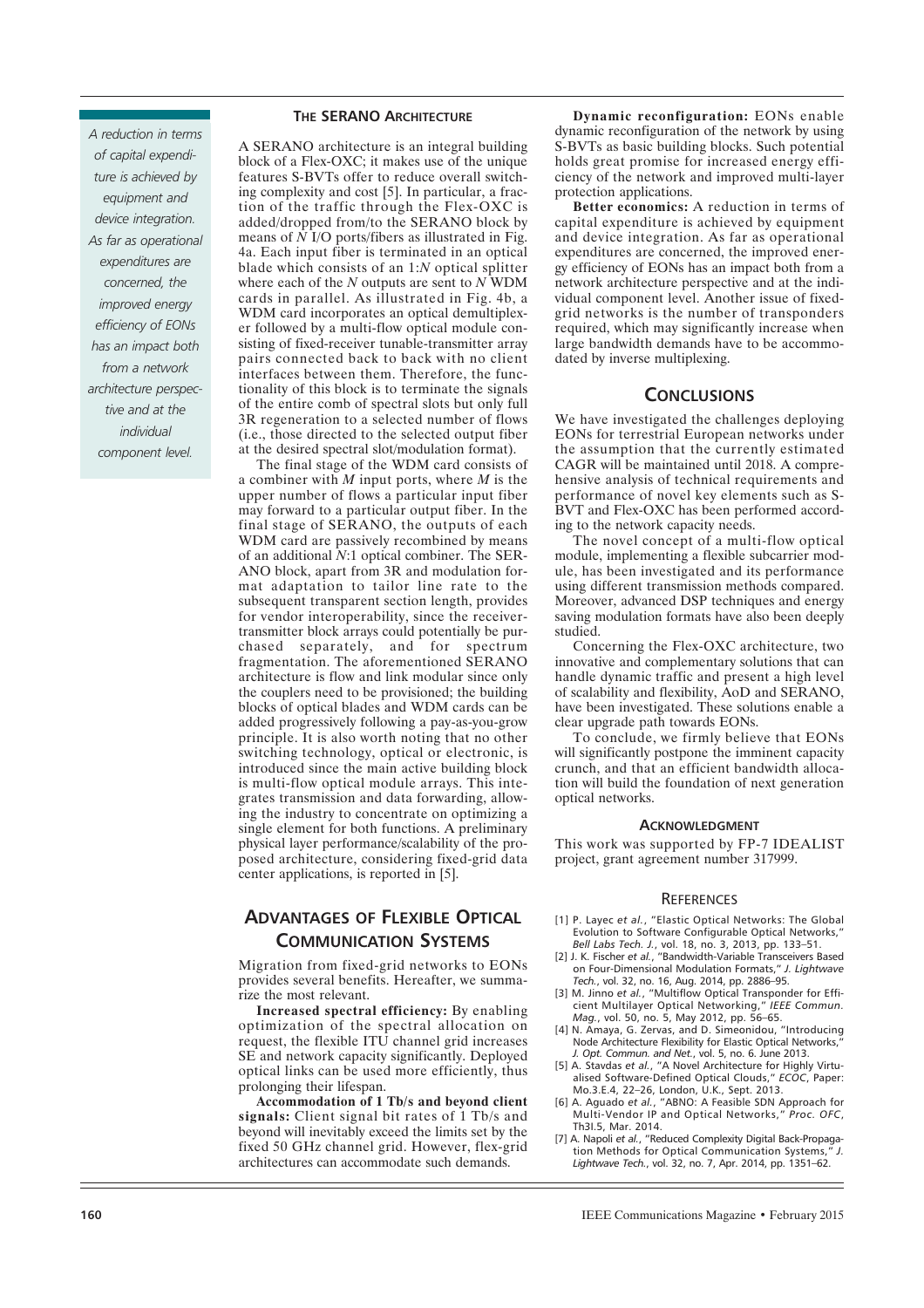- [8] N. Amaya *et al.*, "On-Demand Spectrum and Space Defragmentation in an Elastic SDM/FDM/TDM Network with Mixed Multi- and Single-core Fiber Links," *OFC*,
- Paper: OTh4B.3, Anaheim, CA, Mar. 2013.<br>[9] M. Svaluto Moreolo *et al.*, "Experimental Demonstration<br>of a Cost-Effective Bit Rate Variable IM/DD Optical OFDM with Reduced Guard Band," *Optics Express*, vol.
- 20, no. 26, Dec. 2012, pp. B159–B164. [10] L. Potì *et al.*, "Casting 1 Tb/s DP-QPSK Communication into 200 GHz Bandwidth," *Proc. ECOC*, Paper: P4.19, 2012.
- [11] Danish Rafique *et al.*, "Technology Options for 400 Gb/s PM-16QAM Flex-Grid Network Upgrades," *IEEE Photonics Tech. Lett.*, vol. 26, 2014, pp. 773–76. [12] Danish Rafique *et al.*, "Flex-Grid Optical Networks:
- Spectrum Allocation and Nonlinear Dynamics of Super-
- Channels," *Optics Express 21*, no. 26, 2013, 32184–191. [13] G. Berrettini *et al.*, "Frequency Conversion and Source-Independent Push-Pull for Super-Channels in Flex-Grid Optical Networks," *IEEE Commun. Lett.*, vol. 18, no. 2,
- Feb. 2014, pp. 364–67. [14] E. Matarazzo *et al.*, "DGD Monitoring Issues in High-Speed Polarisation Multiplexed Coherent QPSK Systems," *IEE Elect. Lett.*, vol. 48, no. 8, Apr. 2012, pp. 446–48. [15] J. M. Fàbrega *et al.*, "All-Optical In-Band OSNR Mea-
- surement in Intensity-Modulated Direct-Detection Opti-cal OFDM Systems," *Proc. Int'l. Conf. Transparent Optical Networks*, Cartagena, Spain, 2013

#### **BIOGRAPHIES**

ANTONIO NAPOLI (antonio.napoli@coriant.com) received M.Sc. and Ph.D. degrees in electrical engineering from Politecnico di Torino in 2002 and 2006, respectively. In 2004 he was a visiting student at Universitat Politècnica de Catalunya (UPC), Barcelona, Spain, and in 2005 at University College London, United Kingdom. In 2006, he joined Siemens COM and in 2007 NSN, working on DSP for high-speed optical networks. Since 2013 he has been with Coriant. His main interests are DSP and advanced modulation formats for long-haul optical systems. He has (co)-authored 80+ peer-reviewed articles and seven patents.

MARC BOHN received his Dipl.-Ing. degree in electrical engineering in 1999 and his Ph.D. degree in 2005 from the University of Kiel, Germany. He was with Siemens, Nokia Siemens Networks, and Coriant working on transmission aspects in optical communications in different research and development and management functions. Since 2013 he has been heading the Research and Technology Department inside Coriant.

DANISH RAFIQUE holds a Ph.D. in electrical engineering (2012). He joined Nokia Siemens Networks in 2012, and is currently pursuing a career with Coriant R&D GmbH, Germany, where he is working on product development and research programs on next-generation transponder solu-tions involving flex-grid networks. He has published more than 55 articles, and acts as a reviewer for *IEEE PTL*, *IEEE JLT*, *OSA Optics Express*, and others.

ALEXANDROS STAVDAS holds a B.Sc. in physics from the University of Athens, Greece, an M.Sc. in optoelectronics and LASER devices from Heriot-Watt /St-Andrews University, United Kingdom, and a Ph.D. from University College London in WDM networks. Currently he is a professor of opti-cal systems and networking in the Department of Informatics and Telecommunications of the University of Parma (UoP), Italy. He is an author of over 140 journal publications and conference articles. He has also served as a TPC member for many international conferences. His current research interests include future Internet architectures, heterogeneous access networks, physical layer modeling of optical networks, OXC architectures, and optical packet/burst switching.

NICOLA SAMBO (n.sambo@sssup.it) received his M.Sc. cum laude in telecommunication engineering from the University of Pisa, Italy, in 2004, and his Ph.D. from Scuola Superi-ore Sant'Anna (SSSUP), Pisa, in 2009. In 2007, he was a visiting student at France Télécom, Lannion, France. Currently, he is an assistant professor at SSSUP. He is also collaborating with Inter-University National Consortium for Telecommunications (CNIT) and Ericsson Italy. His research interests include optical network architecture, transmission performance modeling, and the control plane. He is an author of papers published in more than 80 publications

including international journals, conference proceedings, and patents.

LUCA POTÌ received his M.S. degree in electronics engineer-ing from UoP in 1997. Since 2010 he has been head of the research area in the Photonic Networks National Laboratory in Pisa, Italy. He has published more than 350 international journal papers, conference papers, and patents.

MARKUS NÖLLE received his Dipl.-Ing. and Dr.-Ing. degrees in electrical engineering from the Technische Universität Berlin in 2007 and 2013, respectively. Since 2008, he has been with the Fraunhofer Institute for Telecommunications, Heinrich Hertz Institute (FhG-HHI) in Berlin, Germany. Cur-rently he is a researcher and project manager in the Submarine and Core Systems group within the Department of Photonics Networks and Systems. His research interests are spectrally efficient higher-order optical modulation formats and digital distortion mitigation in coherent optical systems.

JOHANNES KARL FISCHER [S'04, M'09] received his Dipl.-Ing. and Dr.-Ing. degrees in electrical engineering from the Technische Universität Berlin in 2003 and 2009. He is with FhG-HHI, where he heads a research group on digital signal processing. His research interests are advanced modulation formats, digital signal processing for coherent systems.

EMILIO RICCARDI, after graduating in physics, joined Telecom Italia Lab (formerly CSELT) in 1992. His current interest is dedicated to elastic optical networks. He has been involved in several EU projects and presently leads the data plane Working Package of the IDEALIST EU project. He has coauthored more than 40 journal and conference publications.

ANNACHIARA PAGANO received her degree in physics from the University of Turin in 1994. In the same year, she joined Telecom Italia (formerly CSELT) to work on optical fiber optics and DWDM metro and long distance communication systems. Her current fields of interest are next-generation optical networks, focusing both on high-capacity network design and testing, together with research activities on optical transmission and scouting of new technologies. She has co-authored more than 50 technical publications covering design and testing aspects of optical components and systems. She has been involved in several European projects.

ANDREA DI GIGLIO received a Dr. Ing. degree in electronic engineering from the University of Pisa and his Engineering License degree from SSSUP. He joined Telecom Italia Lab (formerly CSELT), which is Telecom Italia Group's company for study, research, experimentation, and qualification in the field of telecommunications and information technology. The fields of his researches are addressed toward Inter-net security, storage area networks, and optical and packet network architecture. He has been involved in several EURESCOM and European projects on IP over optical networks, and coordinated ICT STRONGEST

MICHELA SVALUTO MOREOLO [S'04, A'08, SM'13] received her M.Sc. degree in electronics engineering and Ph.D. degree in telecommunications engineering from University Roma Tre, Italy, in 2003 and 2007, respectively. She is currently a senior researcher in the Communication Networks Division and coordinator of the Optical Transmission and Subsystems research line at CTTC, Spain. Her research interests include optical/digital signal processing and advanced transmission technologies for future optical networks. She has authored/co-authored over 70 publications.

JOSEP MARIA FABREGA [S'05, M'10] received his Ph.D. degree in signal theory and communications from UPC in 2010, for which he received the EuroFOS student research award. Since 2010 he has been with the Optical Networks and Systems Department at the Centre Tecnologic de Telecomunicacions de Catalunya, Spain. He has published +60 papers. His research interests include optical advanced modulation formats.

EMILIO HUGUES-SALAS (e.huguessalas@bristol.ac.uk) received his M.Sc. and Ph.D. degrees from the University of Essex, United Kingdom. He is a research fellow in the High Performance Networks Group at the University of Bristol, United Kingdom. His research interests include the development of high-capacity, reconfigurable, flexible, and multidimensional optical nodes and networks. He is an author and a co-

*that EONs will significantly postpone the imminent capacity crunch, and that an efficient bandwidth allocation will build the foundation of next generation optical networks.*

*We firmly believe*